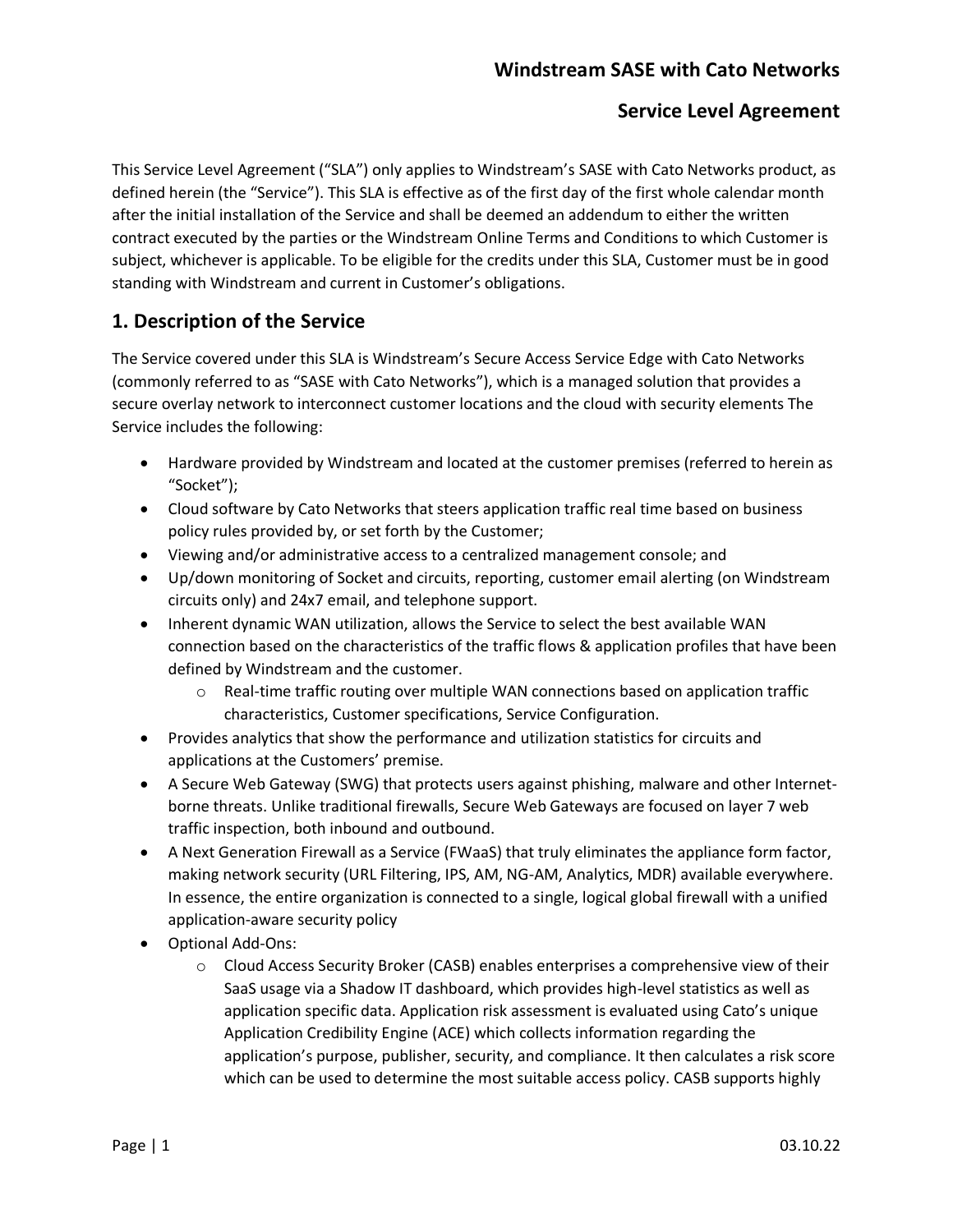granular access policies, enforced inline in real-time. This level of granularity will warrant an out-of-path API approach in many competing solutions.

- o Software Defined Perimeter (SDP) sometime also referred to as Zero Trust Network Access (ZTNA) provides an integrated client-based and clientless remote access solutions as part of the Cato Cloud. Users benefit from optimized and secure access to all applications on-premises and in the cloud while at home or on the road. Cato enforces strong authentication and granular access control as well as deep packet inspection of all traffic against threats. The global, cloud-scale platform seamlessly supports any number of users and applications globally
- o NGAM (Next-Generation Anti-Malware) or NGAV (Next-Generation Anti-Virus). Cato uses SentinelOne's Nexus SDK to identify threats without signatures and stop zero-day malware from ever reaching endpoints.
- $\circ$  IPS (Intrusion Prevention System) is a technology for securing networks by scanning and blocking malicious network traffic. By identifying suspicious activities and dropping packets, an IPS can help reduce the attack surface of an enterprise network. Security attacks like DoS (Denial of Service), brute force attacks, viruses, worms and attacking temporary exploits can all be prevented with an IPS.

The Service shall only be entitled to credits consistent with the terms of this SLA and shall not be subject to credits under any other agreement or arrangement that may exist between Windstream and Customer. To the extent of any conflict between the terms of this SLA and such other agreement with respect to service credits, this SLA shall govern.

## **2. Definitions**

#### **2.1 Service Outage:**

A Service Outage is defined as the complete unavailability of the Service during any unscheduled period of time except that Windstream is not responsible for failure to meet performance objectives for any of the following reasons which shall not be deemed a Service Outage (collectively, "Exclusions"):

- Any Service Outage for which Customer may have previously obtained credit or compensation outside the terms of this SLA;
- Actions, failures to act or delays by Customer or others authorized by or acting on behalf of Customer to use the Service;
- Failure of power, equipment, services, or systems not provided by Windstream;
- Customer owned or leased equipment or facilities (e.g., Customer's PBX or local area network);
- Failure of Customer to afford Windstream or its agents access to the premises where access lines associated with the Services are terminated;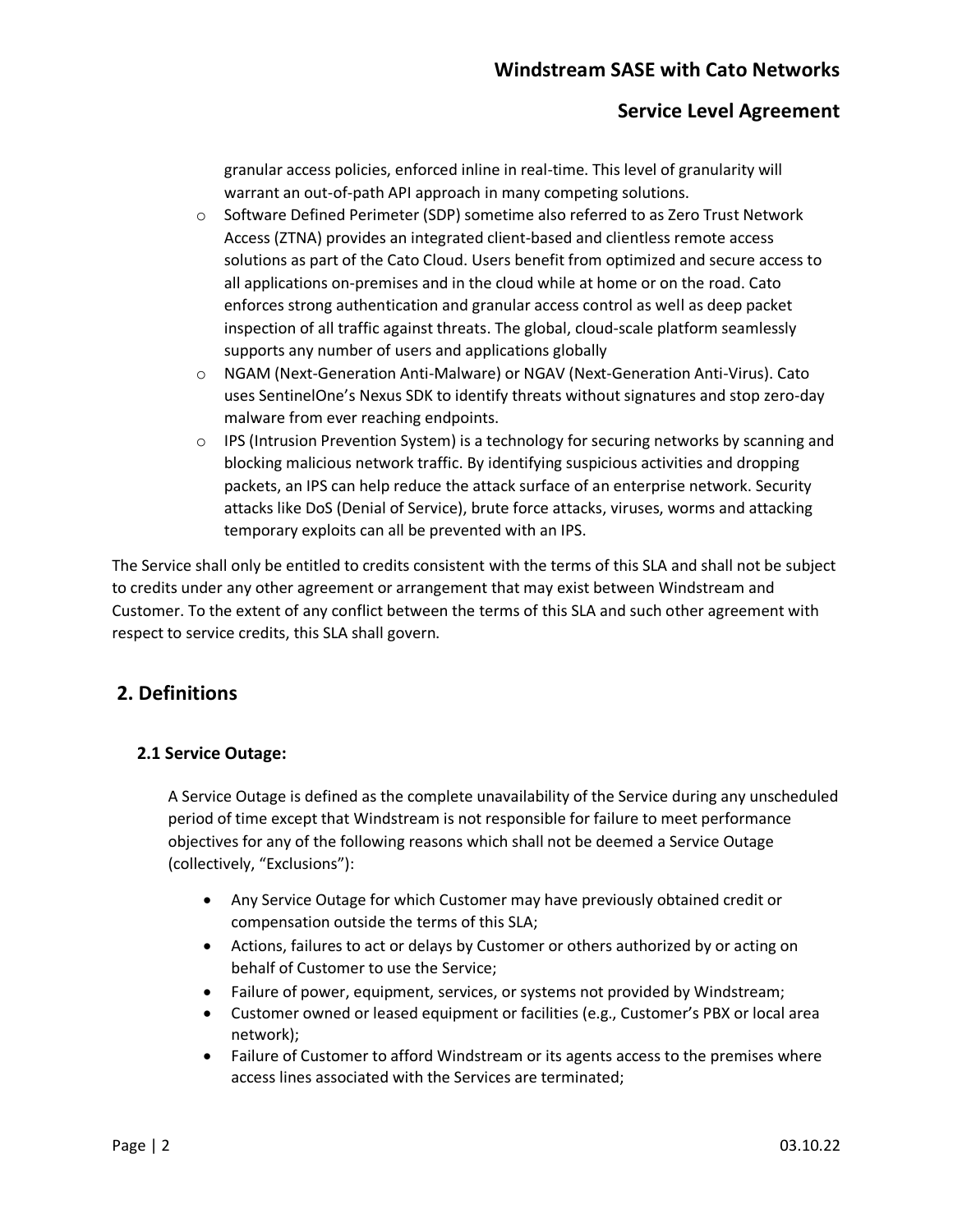- Election by Customer not to release the Service for testing and/or repair during which time Customer continues to use the Service;
- Maintenance activities (including planned and emergency) as set forth in Section 5 of this SLA;
- Implementation of a Customer order that requires a Service interruption;
- Failure to report a Service Outage to Windstream or reporting of a trouble where no trouble was found;
- Labor difficulties, governmental orders, civil commotion, acts of God, and other circumstances beyond Windstream's reasonable control; and
- Failure of equipment or systems responsible for network measurements; and
- Any Service Outage for sites connected by only one active access loop; and
- Election by the Customer to order only a single cellular wireless access loop at a Service location, be it temporary.

#### **2.2. Calendar Month:**

For the purpose of this SLA a Calendar Month is based on 60 Minutes/Hour, 24 Hours/Day, 30 Days/Month = 43,200 average monthly minutes. In no event shall any obligation for a service credit arise under this SLA until such time as the Services are fully installed and operational.

#### **2.3. Diverse Connect Covered Location:**

A Customer location with Diverse Connect solution and the following conditions are met: (i) Customer orders diverse access from Windstream with diverse building entry; in the event Customer waives diverse building entry, any outage caused by failure of the building entry facilities will not be covered by this SLA; (ii) Customer orders a high availability (HA) SASE with Cato Networks configuration on premise; and (iii) Customer must have a Continuous Power Source, such as a UPS or backup generator, capable of supplying power to the sockets for a minimum of two (2) hours and must keep both sockets in an active state (i.e. powered-up) at all times.

#### **2.4. Service Availability:**

"Service Availability" is defined as the percentage of time in one Calendar Month during which the service is available. Service Availability measurements do not include outages due to Socket failure (unless customer has purchased High Availability), nor the specified Exclusions (e.g., scheduled maintenance windows or planned outages).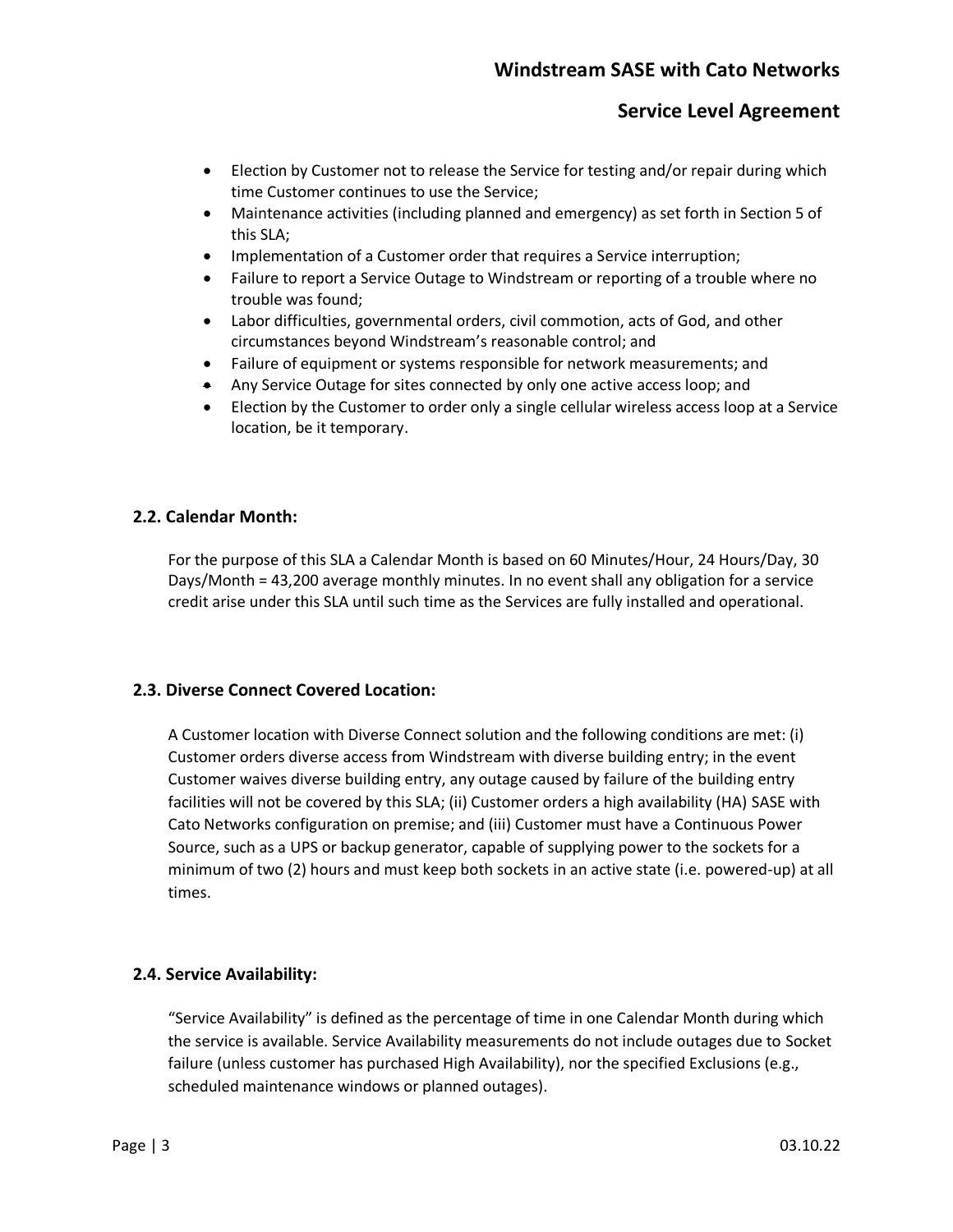| <b>Product Criteria</b> | <b>SLA</b>                   | <b>Service Credit</b>              |
|-------------------------|------------------------------|------------------------------------|
| <b>Diverse Connect</b>  | 100%                         | 15% of the Monthly Recurring       |
| Covered                 | $(≤ 1$ second of service     | Charge                             |
| Location                | unavailability per month)    |                                    |
| with HA SD-WAN          |                              |                                    |
|                         | 99.999%                      | No SLA credit                      |
|                         | $\leq$ 26 seconds of service |                                    |
|                         | unavailability per month)    |                                    |
|                         | $99.99\% <$ Actual           | 3% of the Monthly Recurring Charge |
|                         | Availability                 |                                    |
| <b>SD-WAN</b>           | $< 99.999\%$                 |                                    |
|                         | $99.00\% <$ Actual           | 5% of the Monthly Recurring Charge |
|                         | Availability                 |                                    |
|                         | $< 99.99\%$                  |                                    |
|                         | Actual Availability <        | 10% of the Monthly Recurring       |
|                         | 99.00%                       | Charge                             |
|                         |                              |                                    |

Continental United States locations (Not including Alaska)

#### **2.5 Socket Replacement for Locations within Continental United States (Not Including Alaska)**

During the contract term, Windstream will replace failed Socket 8 hours a day, 5 days a week, Monday through Friday, 8:00 am – 5:00pm local time. Equivalent hardware will be shipped Next Business Day at no additional charge if failure diagnosis by Windstream happens by 3 pm EST.

Customers that have Cold Spare optional equipment can contact Support for help activating Cold Spare device or request Tech to be dispatched to site by next Business Day.

## **3. Credits**

When Customer's Service fails to meet the applicable commitments outlined in this SLA after being reported by Customer, Customer may receive a credit adjustment to their account. Windstream maintains internal escalation procedures and call-out technical support for observed holidays and after-business hours emergencies and critical outages. To request a credit under this SLA, Customer shall email their Business Sales Representative with a description of the requested credit along with the Windstream trouble ticket number(s) provided by the Service Center within thirty (30) calendar days of the asserted Service Outage. The Business Sales Representative shall notify Customer when the requested credit has been approved or declined.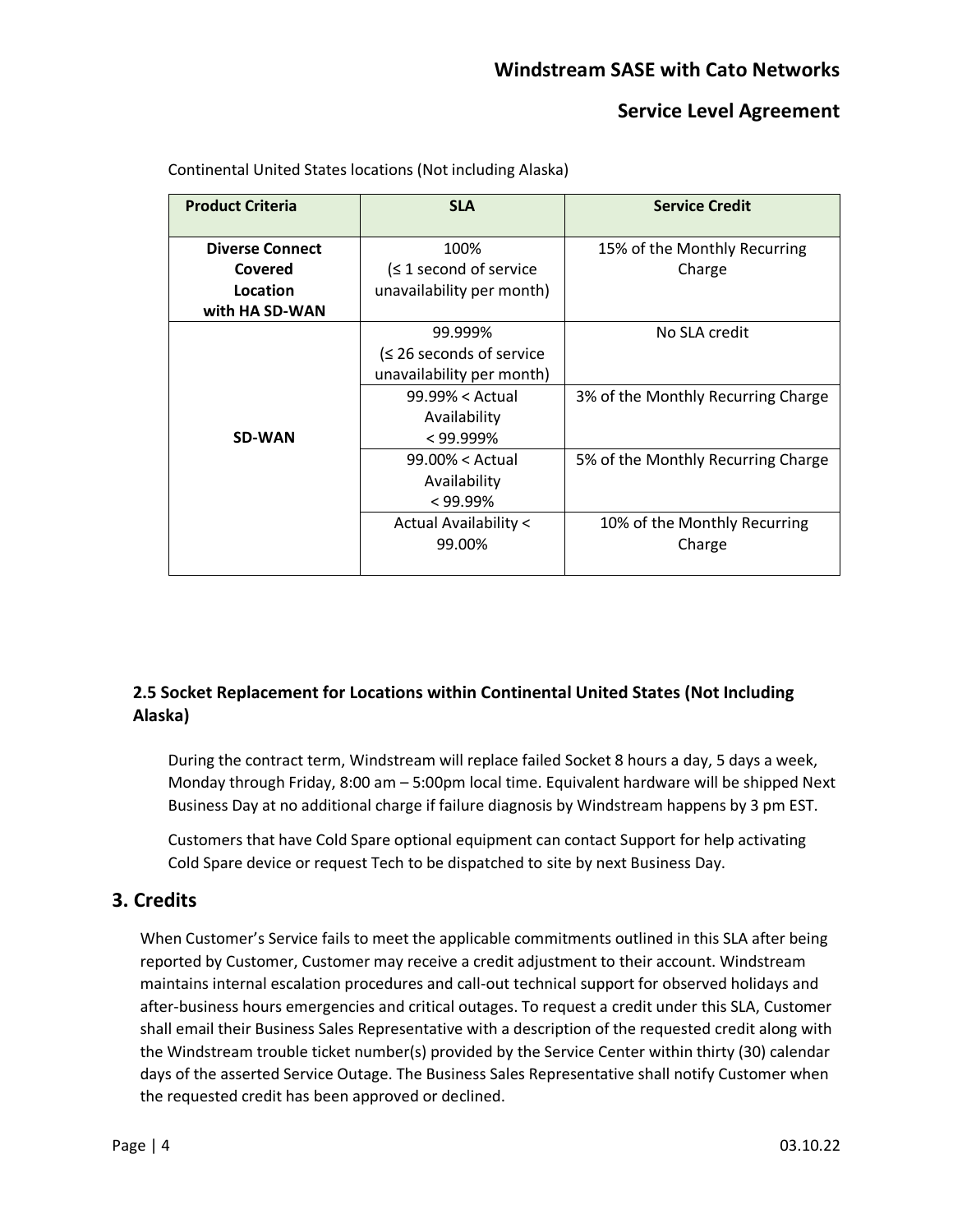## **Windstream SASE with Cato Networks**

#### **Service Level Agreement**

#### **3.1 Calculations of Credits**

Maximum Credit - In no event may the credits provided for hereunder (either individually or on a cumulative basis) in any billing period exceed the total MRCs for that period for service and facilities.

#### **4. Maintenance**

As set forth above, maintenance activities are Exclusions and do not constitute a Service Outage for purposes of this SLA. Windstream reserves the right to schedule maintenance and upgrades to the service, maintenance is intended to have minimal impact on the Service. .

#### **4.1 Scheduled Maintenance**

The term "Scheduled Maintenance" refers to upgrades or modifications to network equipment software, network equipment hardware, network capacity, including without limitation operating system patches, antivirus and malware prevention updates, policy revisions, firewall updates, implementation of new features, bug fixes, and the like. Scheduled Maintenance may temporarily degrade the quality of Customer's Services. Windstream takes every reasonable precaution to minimize the duration of any impacts during the Scheduled Network Maintenance window. Such effects related to Scheduled Maintenance shall not give rise to credits under this SLA and shall not be deemed a Service Outage. shall mean structured asneeded maintenance intended to prevent problems and update the network services, including without limitation operating system patches, antivirus and malware prevention updates, policy revisions, firewall updates, implementation of new features, bug fixes, and the like. Routine Maintenance is intended to have minimal impact on the Service

#### **4.2 Emergency Network Maintenance:**

The term "Emergency Network Maintenance" refers to efforts to correct network conditions that are likely to lead to a material Service Outage and that require immediate action. Emergency Maintenance may temporarily degrade the quality of Customer's Service, including the possibility of causing short-duration outages. Such effects related to Emergency Maintenance shall not give rise to credits under this SLA and shall not be deemed a Service Outage. Windstream may undertake Emergency Maintenance at any time deemed necessary to preserve the services.

#### **5. Support**

All customer support, both written and verbal, will be in English unless otherwise agreed to by Windstream. If translation services are required, additional charges may apply as follows:

\$1.75 per minute for all languages, billed in 15-minute increments